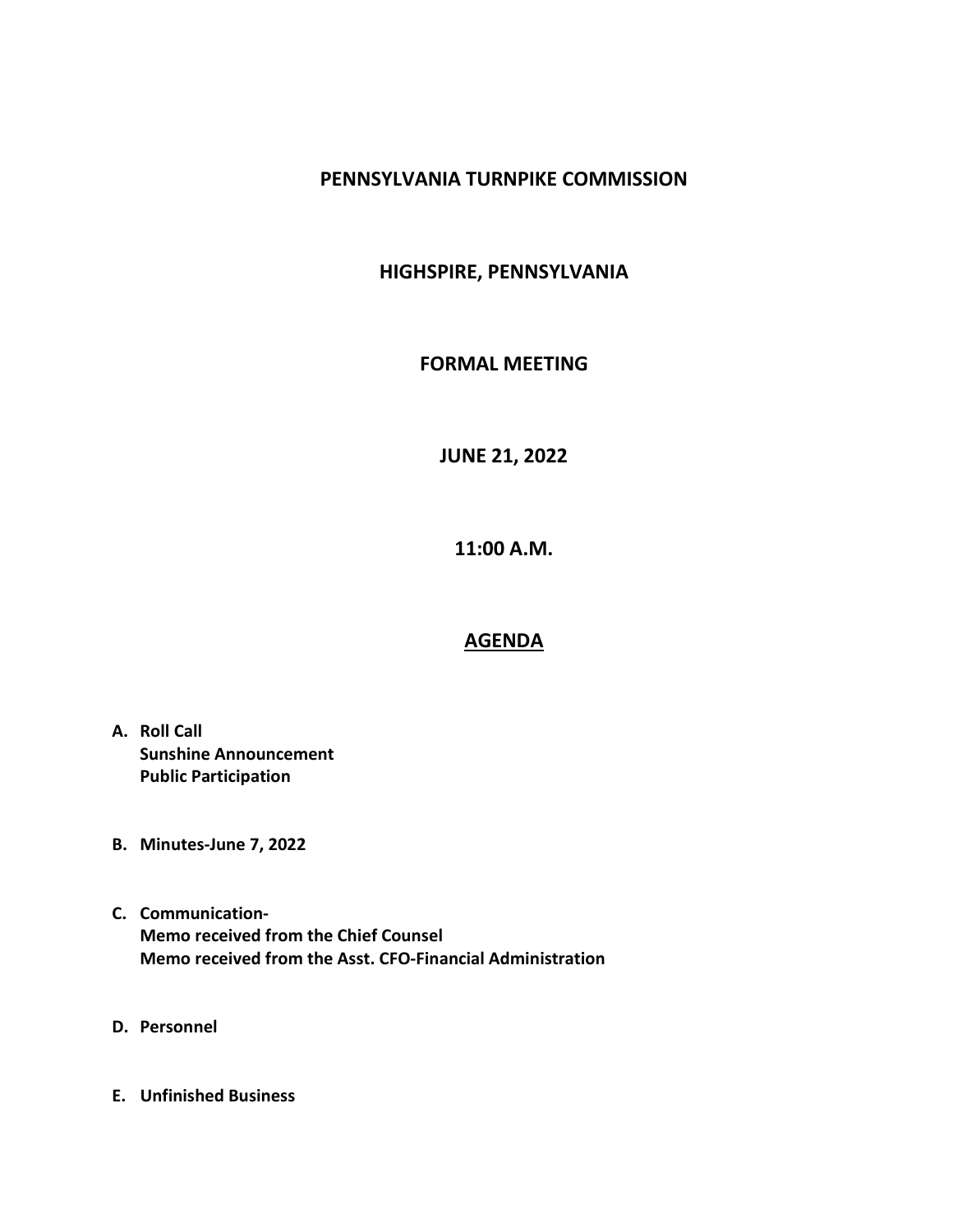- 1. Approve revisions to Policy Letters and Rescind Policy Letters for the items listed in memos "a" through "c":
	- a. Revisions to Policy 4.01, Tuition Reimbursement, to expand eligible course work for reimbursement and clarification on key terms; and rescind Policy 4.06, Tuition Reimbursement for Impacted Classifications, as of June 19, 2022, which is the end of the layoff period;
	- b. Rescind Policy 5.06, U-Turn on the Pennsylvania Turnpike, as U-turns are address in 67 Pa. Code Chapter 601;
	- c. Revisions to Policy 7.13, Non-Revenue Cards for Non-PTC Employees, to rename policy to "Non-Revenue Program for Non-PTC Employees", and to address non-revenue access and travel on the PA Turnpike for eligible vendors and partners when conducting official PTC business.
- 2. Approve the negotiation and execution of the Agreements for the items listed in memos "a" and "b":
	- a. Ownership Agreement with Mifflin Borough, Allegheny County, for construction of storm water basins at Hoffman Blvd. and Commonwealth Ave., an amended soil area at Shady Lane, and a storm water pipe connecting two basins located at Homeville Road, as necessary for construction of the Mon/Fayette Expressway, Section 53-C2; after construction, maintenance and ownership will be turned over to Mifflin Borough; at a cost of \$790,000.00 to the Borough;
	- b. Settlement Agreement between the Commission and PS Trucking Services.
- 3. Approve acquisition of Right-of-Way #6031-A1 (The Hankin Group, n/k/a Hankin Group; Principals-Robert S. Hankin; Samuel Hankin; Michael Hankin; Richard Hankin; Christine M. Helmig), a partial take parcel necessary for the total reconstruction project from MP 312.00 to MP 316.00 by authorizing payment of \$20,010.48 representing fair market value and pro-rated taxes to Hankin Group; authorize the appropriate Commission officials to execute the Agreement of Sale and other documents that may be required for closing; authorize the payment of additional statutory damages as calculated by the Right-of-Way Administrator and approved by the Chief Counsel; and payment of fair market value to the property owner is contingent upon the delivery of a deed as prepared by the Legal Department.
- 4. Approve amending the pool of qualified real estate appraisal services to include Randy Wayne, LLC d/b/a Neal Appraisal Services, and Derek R. Molen.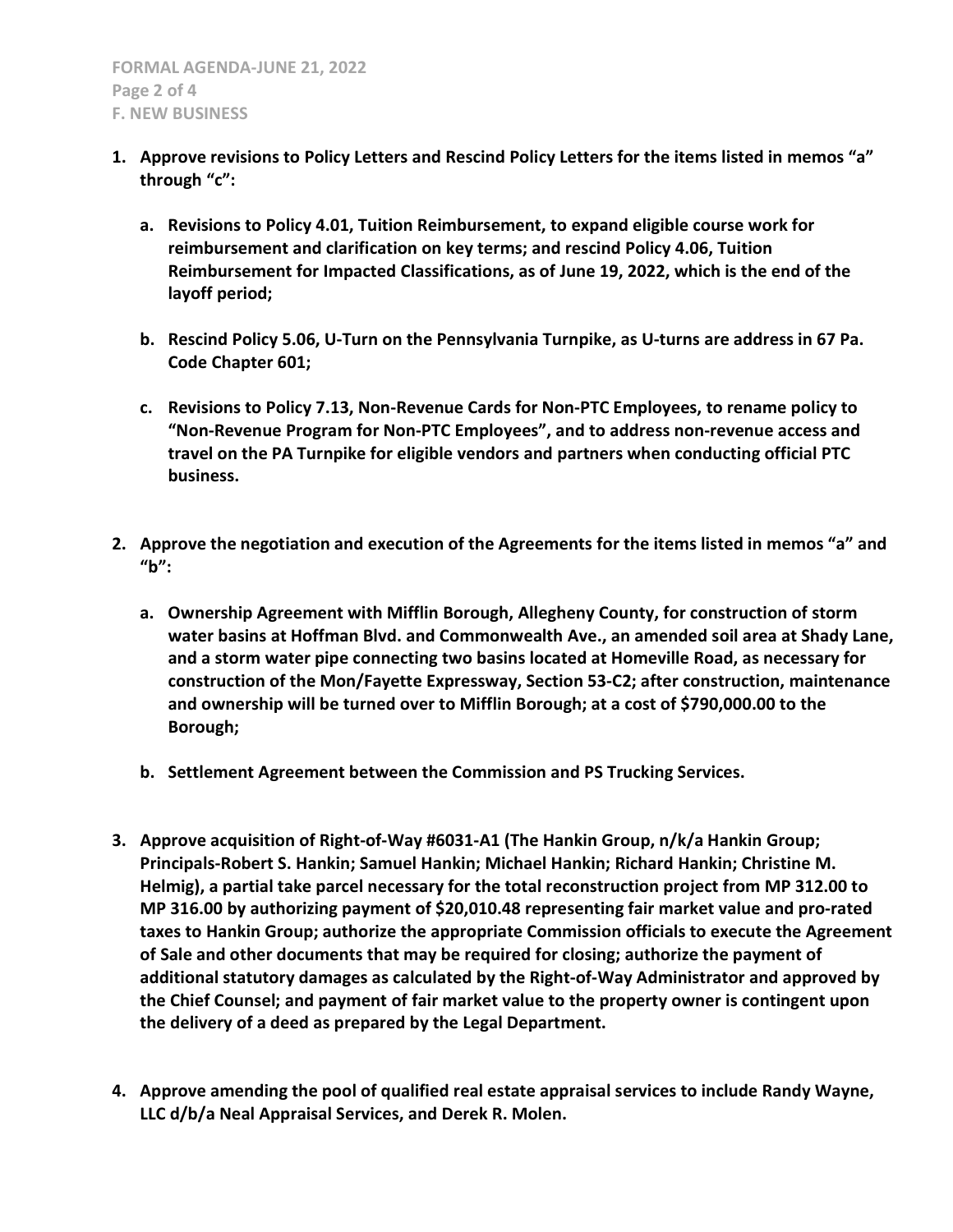- 5. Approve the Issuance of Purchase Orders for the items listed in memos "a" and "b":
	- a. Uninterruptable Power System (UPS) replacement project for Mid-County and Reading/Lancaster Interchanges, utilizing the Commonwealth's contract with Schultheis Electric/TBS, Inc.; at a cost of \$153,427.00;
	- b. Traffic line paint (July 2022 February 2023), utilizing the Commonwealth's contract with The Sherwin-Williams Co.; at a cost of \$283,000.00.
- 6. Approve the Award of Contract #M-030.00R002-3-02 for asphalt resurfacing between MP M30.11 and MP M32.40, to the lowest responsive and responsible bidder, Eurovia Atlantic Coast, LLC; at a not-to-exceed amount of \$3,577,777.77 and a contingency of \$150,000.00.
- 7. Approve the Change Orders and Final Payments for the items listed in memos "a" and "b":
	- a. Change Order #2 and Final Payment for Contract #A-020.00R002-3-02 for microsurfacing between MP A20.31 and MP A25.70 with Asphalt Paving Systems, Inc., for a decrease of \$97,223.69 to balance items to actual work completed; for a final contract value of \$3,978,793.59 and final amount due to the contractor of \$95,725.69;
	- b. Change Order #2 and Final Payment for Contract #A-130.23S001-3-02 for the replacement of Bridge NB-751 at MP A130.23 with Susquehanna Valley Construction Corporation, for a decrease of \$947,695.55 to balance items to actual work completed, and changes for unreimbursed property damage claims and asphalt price adjustment; for a final contract value of \$14,725,049.45 and final amount due to the contractor of \$792,397.35.
- 8. Approve the award of services and authorize the negotiations and execution of an agreement/agreements with the selected firm/firms for the items listed in memos "a" through  $^{\prime\prime}$ c":
	- a. RFP 7480, safety consultant for Accident and Illness Prevention Program (AIPP:
		- Compliance Management International, Inc.-AWARDED
	- b. RFP 6430, Infrastructure and Security Support and Maintenance Work Order Services:
		- Appalachia Technologies, LLC-AWARDED
		- KPMG, LLP-AWARDED
		- Saperde, LLC-AWARDED
		- System Soft Technologies, LLC-AWARDED
		- World Wide Technology, LLC-AWARDED